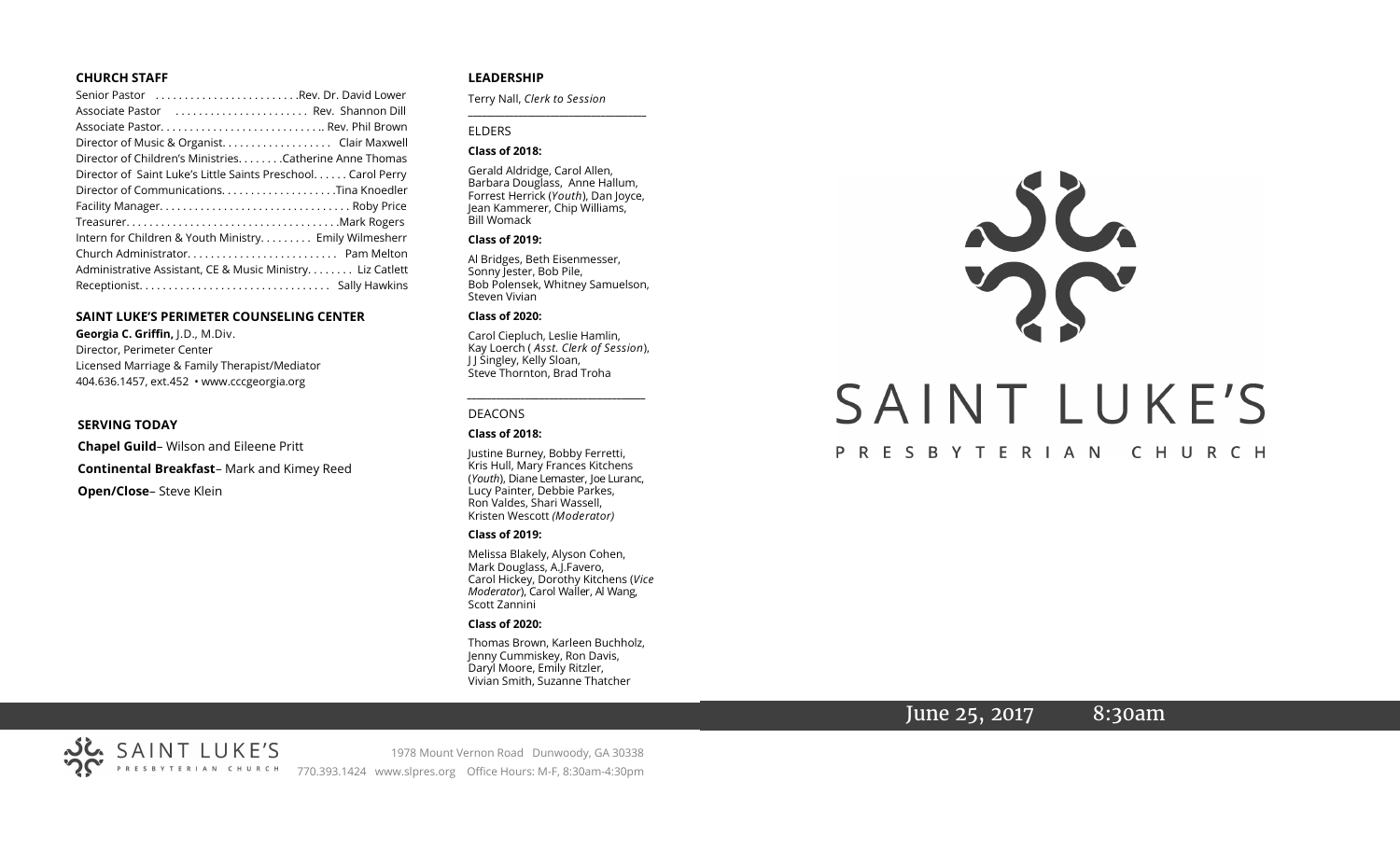

1978 Mount Vernon Road • Dunwoody, Georgia 30338 770.393.1424 • www.slpres.org

## **June 25, 2017**

Third Sunday after Pentecost

### **Liturgical Color:** Green

*Green is used for all of the other time periods (called Ordinary Time) not marked by a specific festival or season.* 

## **SUNDAY SCHEDULE**

8:30am Chapel Communion Service 9:30am Sunday School 10:30am Sanctuary Worship Service *Nursery available at all services and Sunday School.*

## MISSION

Responding to God's call and empowered by the Holy Spirit, we invite all to join us in knowing, serving, and sharing Jesus Christ here and around the world.

## VISION

To be a beacon of faith, hope, and love– every member an active disciple in Christ's ministry.

# **WELCOME, GUESTS!**

We are delighted you are worshipping with us.

**DURING** the Welcome, please print the requested information on the Friendship Pad and pass the Friendship Pad down the pew.

**AFTER** the worship service, please join us outside the Chapel where our Pastors will be available to answer questions and provide you with a loaf of freshly-baked bread.

**FOR MORE** information about our programs, ministries or membership, please contact one of our Pastors at 770.393.1424, or visit our website: slpres.org.

## **THAT ALL MAY WORSHIP**

**ASSISTIVE** hearing devices, large print hymnals, large print bulletins and back cushions are available. Please contact an usher for further assistance. **CHILDREN'S WORSHIP** buckets

and activity sheets are available on the table just outside the Chapel doors. For your convenience, there is a Family Restroom located in the hallway of the administrative offices, on the first floor, near the main lobby.

### **FROM THE GREEN TEAM, SOLARIZE DUNWOODY TOWN HALL MEETING**— A

new non-profit group, Solarize Dunwoody, is forming to explore the bulk purchase of solar systems for Dunwoody area residents and businesses. These bulk purchases have been very successful in Decatur, Athens, Savannah and Tybee Island and can reduce the cost of installing a solar system by 25 percent or more.

A Town Hall meeting has been scheduled for Tuesday, June 27at 7pm at Dunwoody United Methodist Church. It is a community meeting for attendees to learn more about solar energy for their home or business. Attendees will also provide input to shape the Solarize Dunwoody program. Solarize Dunwoody is sponsored by Dunwoody Sustainability Committee, Environment Georgia, Georgia Interfaith Power & Light, UMC Earthkeepers, and Solar CrowdSource. For more information, please contact Ron Davis at davirw@hotmail.com.

**FAMILY PROMISE IN JULY**—The Pentecost celebration was epic at Saint Luke's, with David Lower reminding us what the Holy Spirit help us do right here right now. Since we gave our April hosting week to a new host congregation, we are feeling a little rusty in Family Promise hosting. The cure is our hosting next month, July 23-30. We know some of you will have vacation conflicts. On the positive side, there should be no school conflicts and kids can stay up later! Please sign up using this link: [https://](https://tinyurl.com/SLPCFP2017-07) [tinyurl.com/SLPCFP2017](https://tinyurl.com/SLPCFP2017-07)-07. Email David King at cardheel@yahoo.com if you need help signing up. In late July, with school about to resume, this is an exciting time in the life of our church and an exciting time with Family Promise. Thanks for all you do.

# **MOMMY AND ME, THE CLASSROOM**

**RENOVATION INITIATIVE**— Would you like to be a part of Saint Luke's mission to assist the Refugee Family Literacy Program's , AKA Mommy and Me, expansion at the Memorial Drive Presbyterian Church? There is plenty of work to do and all church members are invited to be a part of this mission. The work content varies, is planned each Saturday and the plan is being communicated via email. Anyone who is interested in volunteering to help and would like to receive announcements of the upcoming work should contact Tom McIntosh at [thomasmcintosh@bellsouth.net](mailto:thomasmcintosh@bellsouth.net) or Daryl Moore, [ddmoore@yahoo.com.](mailto:ddmoore@yahoo.com)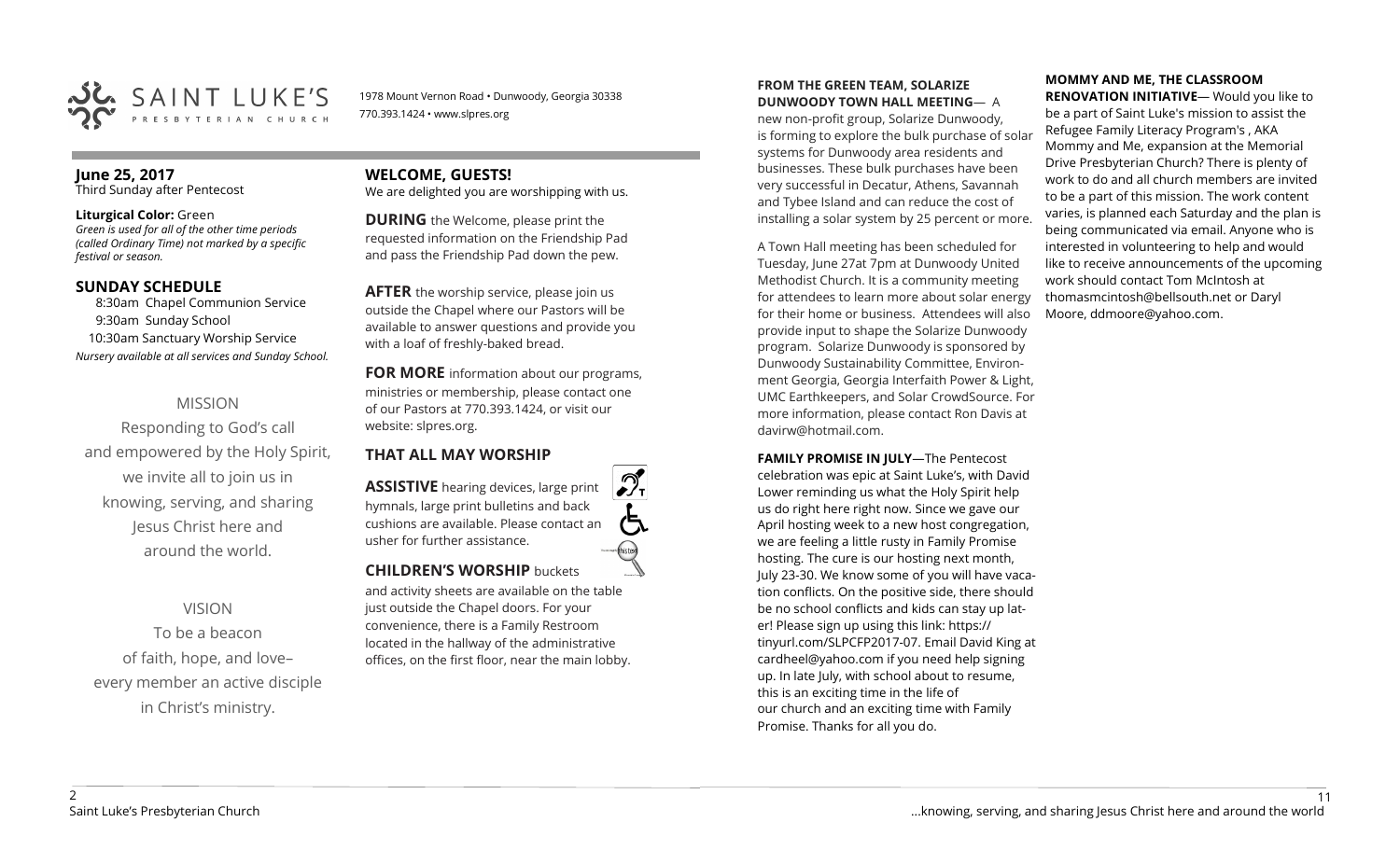# YOUTH MINISTRY

**Phil Brown philbrown@slpres.org / 770.393.1424 ext. 238 Emily Wilmesherr emilywilmesherr@slpres.org/ 770.393.1424 ext. 234**   $\_$  ,  $\_$  ,  $\_$  ,  $\_$  ,  $\_$  ,  $\_$  ,  $\_$  ,  $\_$  ,  $\_$  ,  $\_$  ,  $\_$  ,  $\_$  ,  $\_$  ,  $\_$  ,  $\_$  ,  $\_$  ,  $\_$  ,  $\_$  ,  $\_$  ,  $\_$ 

## **YOUTH SUNDAY SCHOOL**

Meet in the Youth Room at 9:30am

## **COMING UP THIS SUMMER**

Mexico July 8-15 Massanetta Middle School July 11-14 Thornwell Family July 20-22 Montreat July 23-29

# MUSIC MINISTRY

**Clair Maxwell clairmaxwell@slpres.org / 770.393.1424 ext. 227**  \_\_\_\_\_\_\_\_\_\_\_\_\_\_\_\_\_\_\_\_\_\_\_\_\_\_\_\_\_\_\_\_\_\_\_\_\_\_\_\_\_\_\_\_\_\_\_\_\_\_\_\_\_\_\_\_\_\_\_\_\_\_\_\_\_\_\_\_\_\_\_\_\_\_\_\_\_\_\_\_\_\_\_\_\_\_\_\_\_\_\_\_\_\_\_\_\_\_\_\_

## **SUMMER MUSIC**

We are currently scheduling music for our summer worship services while our choirs take the summer off. If you play an instrument, take music lessons, or can't sing with the choirs during the year, this is your chance to share your gifts with the congregation. Music is needed at the 8:30 and 11am services from June 11 through August 20. All singers and instrumentalists are welcome and appreciated! Contact Clair Maxwell if interested.

# **In Preparation for Worship**

"If you keep the Sabbath, you start to see creation not as somewhere to get away from your ordinary life, but a place to frame an attentiveness to your life."

*- Eugene H. Peterson*

| <b>Prelude</b>                                                                                                                                                                                                                                                                                        |                                                                                                                                           |               | Sunrise Felix Mendelssohn                          |  |  |
|-------------------------------------------------------------------------------------------------------------------------------------------------------------------------------------------------------------------------------------------------------------------------------------------------------|-------------------------------------------------------------------------------------------------------------------------------------------|---------------|----------------------------------------------------|--|--|
| <b>Welcome and Announcements</b>                                                                                                                                                                                                                                                                      |                                                                                                                                           |               |                                                    |  |  |
| Call to Worship*                                                                                                                                                                                                                                                                                      |                                                                                                                                           | from Psalm 92 |                                                    |  |  |
| Leader:                                                                                                                                                                                                                                                                                               | It is good to give thanks to the Lord,                                                                                                    |               |                                                    |  |  |
| People:                                                                                                                                                                                                                                                                                               | to sing praises to God's name, the Most High;<br>It is good to declare God's steadfast love in the morning,<br>and faithfulness by night, |               |                                                    |  |  |
|                                                                                                                                                                                                                                                                                                       | Leader: For you, O Lord, have made me glad by your work;                                                                                  |               |                                                    |  |  |
|                                                                                                                                                                                                                                                                                                       | People: at the works of your hands we sing for joy!                                                                                       |               |                                                    |  |  |
| Hymn $#23*$                                                                                                                                                                                                                                                                                           |                                                                                                                                           |               | God, You Spin the Whirling Planets PLEADING SAVIOR |  |  |
| Call to Confession*                                                                                                                                                                                                                                                                                   |                                                                                                                                           |               |                                                    |  |  |
|                                                                                                                                                                                                                                                                                                       | Leader: The Lord be with you.                                                                                                             |               |                                                    |  |  |
|                                                                                                                                                                                                                                                                                                       | People: And also with you.                                                                                                                |               |                                                    |  |  |
|                                                                                                                                                                                                                                                                                                       | Leader: Let us pray.                                                                                                                      |               |                                                    |  |  |
| <b>Prayer of Confession*</b>                                                                                                                                                                                                                                                                          |                                                                                                                                           |               |                                                    |  |  |
| Holy Lord, God of life, hear our prayer.<br>Forgive us when we follow those paths that do not lead to life,<br>that lead instead to exhaustion, fear and apathy.<br>Forgive us when we forget that you offer us life,<br>life that is abundant and eternal.<br>Forgive us, turn us to the right path, |                                                                                                                                           |               |                                                    |  |  |

**and let your love and grace flow over us and the world.**

**Hear now our silent prayers of confession…** (*Silence is kept for personal confession)* 

Leader: Lord, in Your mercy,

**People: Hear our prayer. Amen.**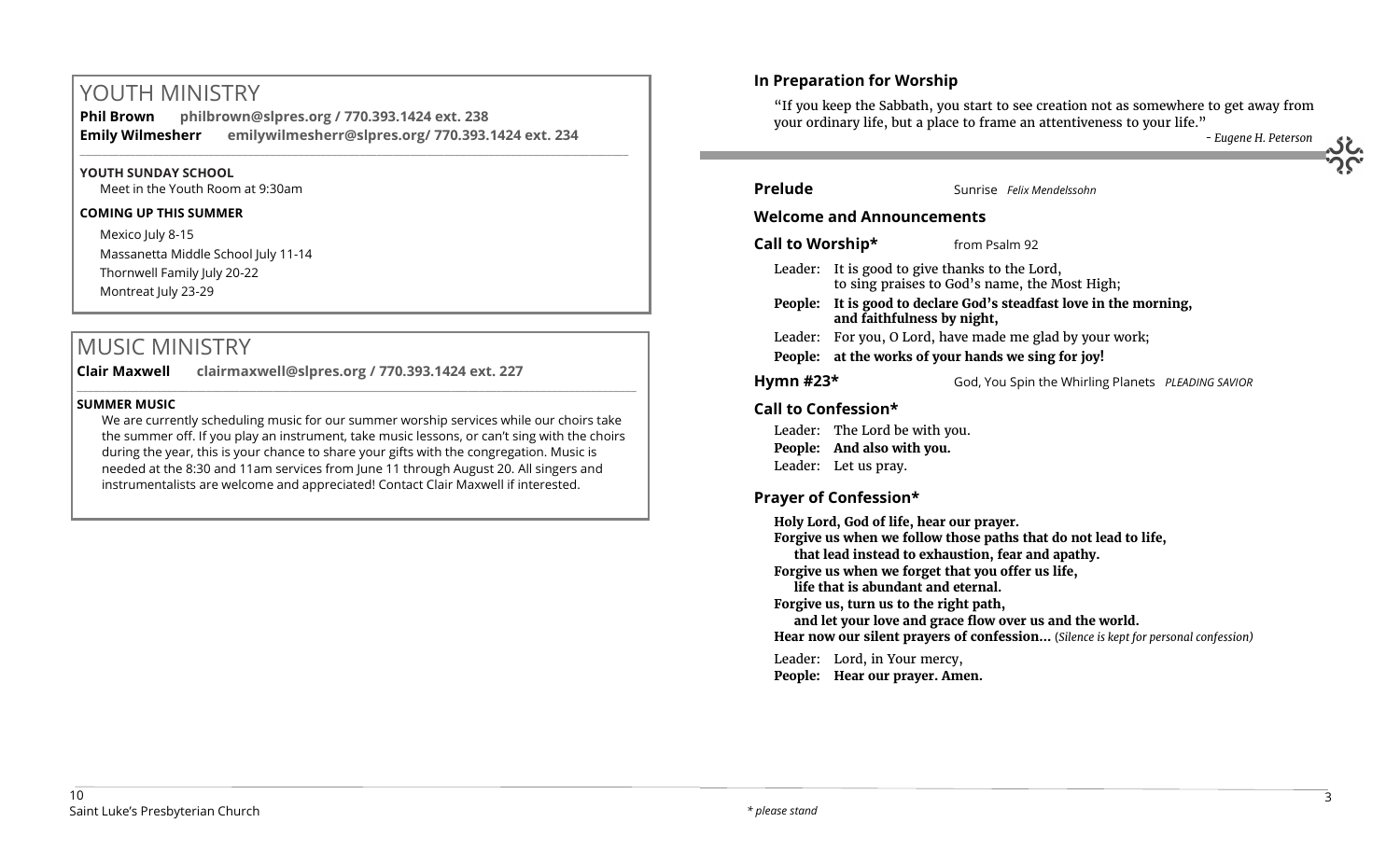## **Assurance of Forgiveness\***

## **Song of Praise\***

**Praise the Lord, praise the Lord, let the earth hear God's voice! Praise the Lord, praise the Lord, let the people rejoice! O come to the Father through Jesus the Son, And give God the glory, great things God has done!** 

## **Passing of the Peace of Christ\***

Leader: May the peace of Christ be with you. **People: And also with you.**

## **Prayer for Illumination**

**Scripture Lessons** Genesis 2:1-4a and Exodus 20:8-10, *pages 2 and 66* 

Leader: The Word of the Lord. **People: Thanks be to God.**

#### **Tell Us Our Story Phil Brown** *Children are always welcome to stay in worship. If preferred, parents may take their child(ren) to the nursery.*

**Sermon** David Lower

## **Affirmation of Faith\*** Apostles' Creed

**I believe in God, the Father Almighty, Maker of heaven and earth, and in Jesus Christ, His only Son, our Lord; who was conceived by the Holy Ghost, born of the Virgin Mary, suffered under Pontius Pilate; was crucified, dead, and buried; He descended into hell; the third day He rose again from the dead; He ascended into heaven, and sitteth on the right hand of God the Father Almighty; from thence He shall come to judge the quick and the dead.**

# S P L A S H ! CHILDREN'S MINISTRIES

**Catherine Anne Thomas cathomas@slpres.org / 770.393.1424 ext. 228** 

**\_\_\_\_\_\_\_\_\_\_\_\_\_\_\_\_\_\_\_\_\_\_\_\_\_\_\_\_\_\_\_\_\_\_\_\_\_\_\_\_\_\_\_\_\_\_\_\_\_\_\_\_\_\_\_\_\_\_\_\_\_\_\_\_\_\_\_\_\_\_\_\_\_\_\_\_\_\_\_\_\_\_\_\_\_\_\_\_\_\_\_\_\_\_\_\_\_\_\_\_\_\_\_\_\_\_\_** 

### **FUN SUNDAY MORNINGS AHEAD!**

Our summer Sunday morning schedule for the months of JUNE and AUGUST. *(We take July off)*  Join us from 9:30-10:15am for:

- Eye-Popping Bible Stories in Room 120 (preschool)
- Faith Factory Games in the Great Hall (elementary)

Our games in the Great Hall require two adult volunteers each week. Please go to: https:// tinyurl.com/GreatHallGames, to tell us which Sunday you'll be able to help lead. All lessons are prepared and all supplies are provided. It's easy and so much fun!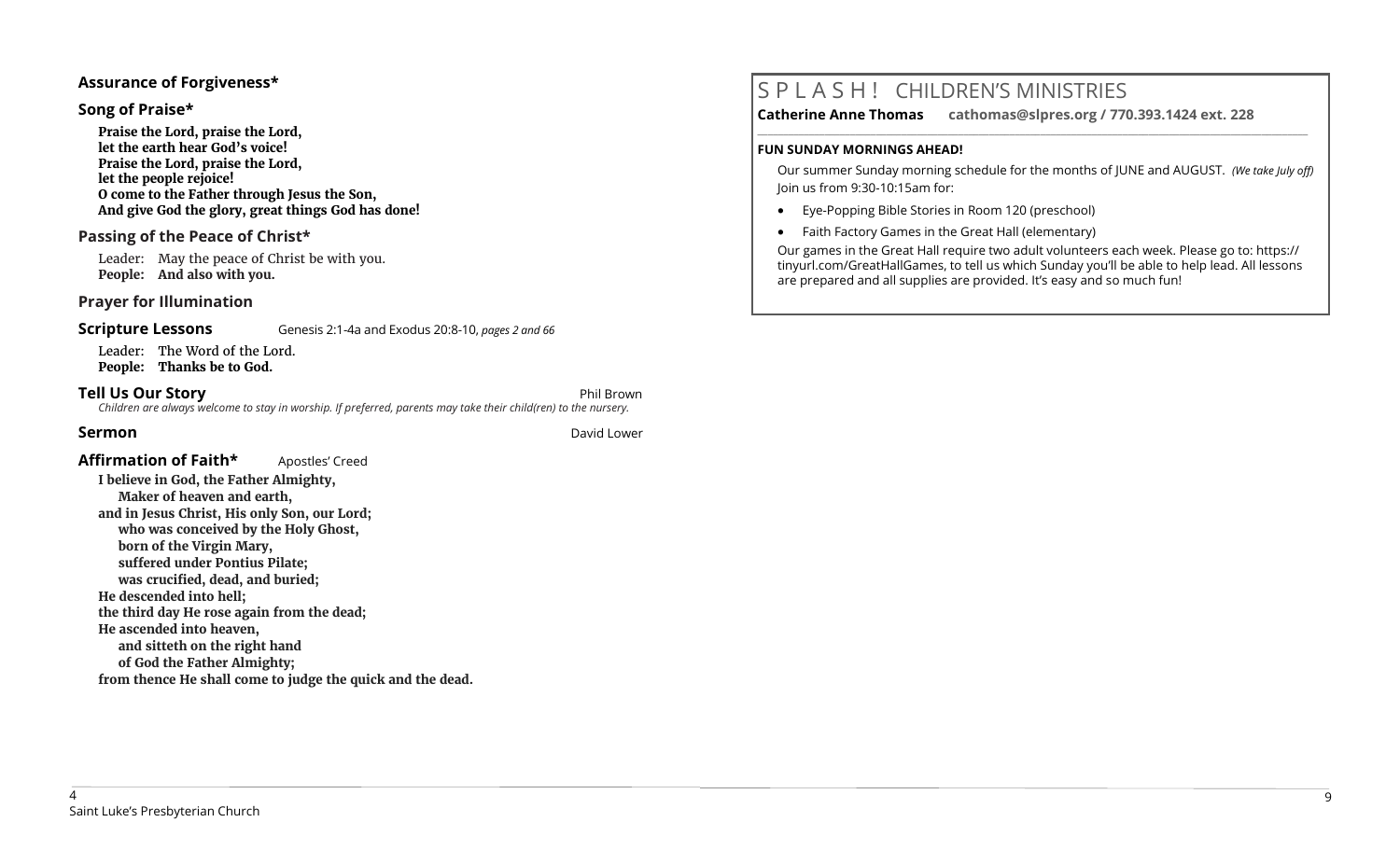# ADULT MINISTRY

**Shannon Dill shannondill@slpres.org / 770.393.1424 ext. 229**   $\_$  ,  $\_$  ,  $\_$  ,  $\_$  ,  $\_$  ,  $\_$  ,  $\_$  ,  $\_$  ,  $\_$  ,  $\_$  ,  $\_$  ,  $\_$  ,  $\_$  ,  $\_$  ,  $\_$  ,  $\_$  ,  $\_$  ,  $\_$  ,  $\_$  ,  $\_$ 

## **ADULT SUMMER SUNDAY SCHOOL**

Classes will continue to meet between the worship services, 9:30-10:15am. Descriptions of current groups are available on our website (slpres.org) or http://bit.ly/AdultSundaySchool. Please join us!

- Seasons of the Spirit (**Room 231/233**) a study of the scripture lessons used in Sunday sermons.
- Soul Food (**Room 234/236)**  Study focuses on a variety of topics to illuminate our faith and understanding of the Christian life in this complicated world.
- Faith Foundations (**Room 232)**  Using the Kerygma study guides, this class explores Scripture, Christian Belief, and our faith with the goal of growing as Christian Disciples.
- FINCH (**Room 203)** Representing parents of children and youth, our studies hope to support and encourage you and your family.

## **FRIDAY MORNING MEN'S BIBLE STUDY**

Fellowship and Bible study every Friday from 6:40-8am in the Parlor with Dan Joyce.

# **BIBLE STUDY: "WAYFARERS"**

Come join David, Shannon or Phil as this week's preacher leads a study of the scripture for the upcoming Sunday's worship. Meet on Wednesdays at 10am in the church library.

Apostles' Creed *(continued)* **I believe in the Holy Ghost; the holy catholic Church; the communion of saints; the forgiveness of sins; the resurrection of the body; and the life everlasting. Amen.**

# **Offering Invitation**

*Giving is a tangible sign of worship. If you give electronically, there is a blue, laminated, electronic giving card in the pew rack to place in the offering plate as it is passed.*

**Offertory Offertory** *Joel Raney* 

# **Song of Thanksgiving\***



# **Holy Communion**

**The Lord's Prayer Our Father, who art in heaven, hallowed be thy Name, thy kingdom come, thy will be done, on earth as it is in heaven. Give us this day our daily bread; and forgive us our debts, as we forgive our debtors; and lead us not into temptation, but deliver us from evil. For thine is the kingdom, and the power, and the glory, forever. Amen.**

5